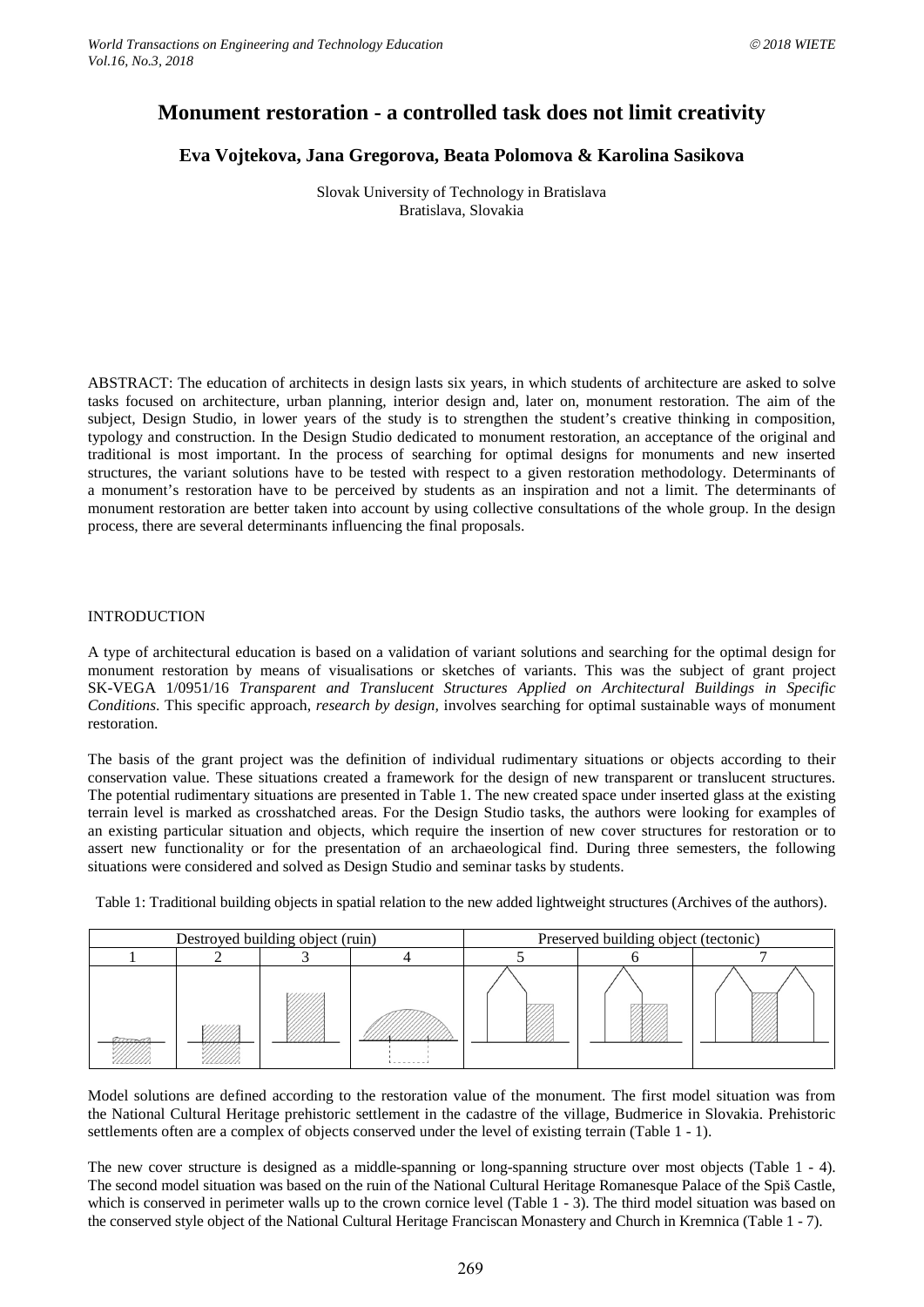### MODEL SITUATION 1: ARCHAEOLOGICAL REMAINS UNDER THE TERRAIN LEVEL

The remains of the original object are conserved under the existing terrain level. The relation of the new structures to the archaeological remains is shown in this simulated situation. The middle-spanning or long-spanning structures cover the original object to excavation or at terrain level (Table 1 - 1). Table 1 - 4 shows more *remains objects* as covered.

The student's task was to choose the design of cover structure for the National Cultural Heritage archaeological prehistoric settlement in the cadastre of the village, Budmerice, which is the subject of archaeological research. The location is close to the village Jablonec and belongs to a type of prehistoric settlement known as the *Madarovce* Culture. Prehistoric settlements from the bronze period are marked by a semi-circular defensive system of ramparts and ditches, which were built around the central part of the semi-circle. The ramparts and ditches were caused by torrential terrain scarp. According to archaeological research, the prehistoric settlement Budmerice was surrounded by four irregularly curved earth ramparts with ditches, which were in the periphery of the terrace's torrential scarp [1]. The findings are situated approximately 1.5 metres under the existing terrain.

Finding an approach to the presentation of the archaeological locality in the contemporary landscape was the problem. The main task was to create, by presentation of the archaeological findings, an added value for the contemporary landscape. The presentation of earth structures of the ramparts and ditches, and the presentation of identifiable parts of the territory (entrance gates in the ramparts and the central part of the semi-circle) were chosen for reconstruction. The presentation of the extinct objects in the archaeological locality required a high degree of abstraction. The forms of the objects were not known. However, analogous examples offered an inspiration for their design. The final appearance of the prehistoric settlement is presented as a hypothetical reconstruction.

The urban solution of the archaeological locality's presentation was processed in the pre-diploma Design Studio and served as a basis for seminar tasks in the lower years of studies. The essential demand for the design of the presentation was the integration of the archaeological locality into a new functional 21st Century landscape. The new landscape connects the archaeological locality's presentation with new educational and cognitive functions of relaxation and sport. The urban solution is shown in Figure 1.



Figure 1: Presentation of the archaeological locality by reconstruction (Archives of the authors).

The urban design of the archaeological locality's presentation arranges the entrance to the archaeological territory on the north-west axis, where the prehistoric entrance gate was supposed to be located. The remains of the gate will be presented under the existing terrain and covered by lightweight cover structures aboveground. In the central position of the prehistoric settlement, the remains of found artefacts will be presented in a similar way. The task for the group of students was to design a new aboveground lightweight cover structure with a transparent or translucent envelope. The choice of location was for the students to determine.

The new lightweight structure was situated in open landscape. The principle of the *new form* was applied to the design of the new cover structures. Consultation during the design process was used to determine the shape and the design of the support structure. The depth of the basement under the support structure was limited by its position in the archaeological locality. Shallow prefabricated horizontal basements with stigmatic vertical metallic whorls are applicable.



Figure 2: Lightweight structures covering prehistoric entrance gate and depth under the existing terrain (Archives of the authors).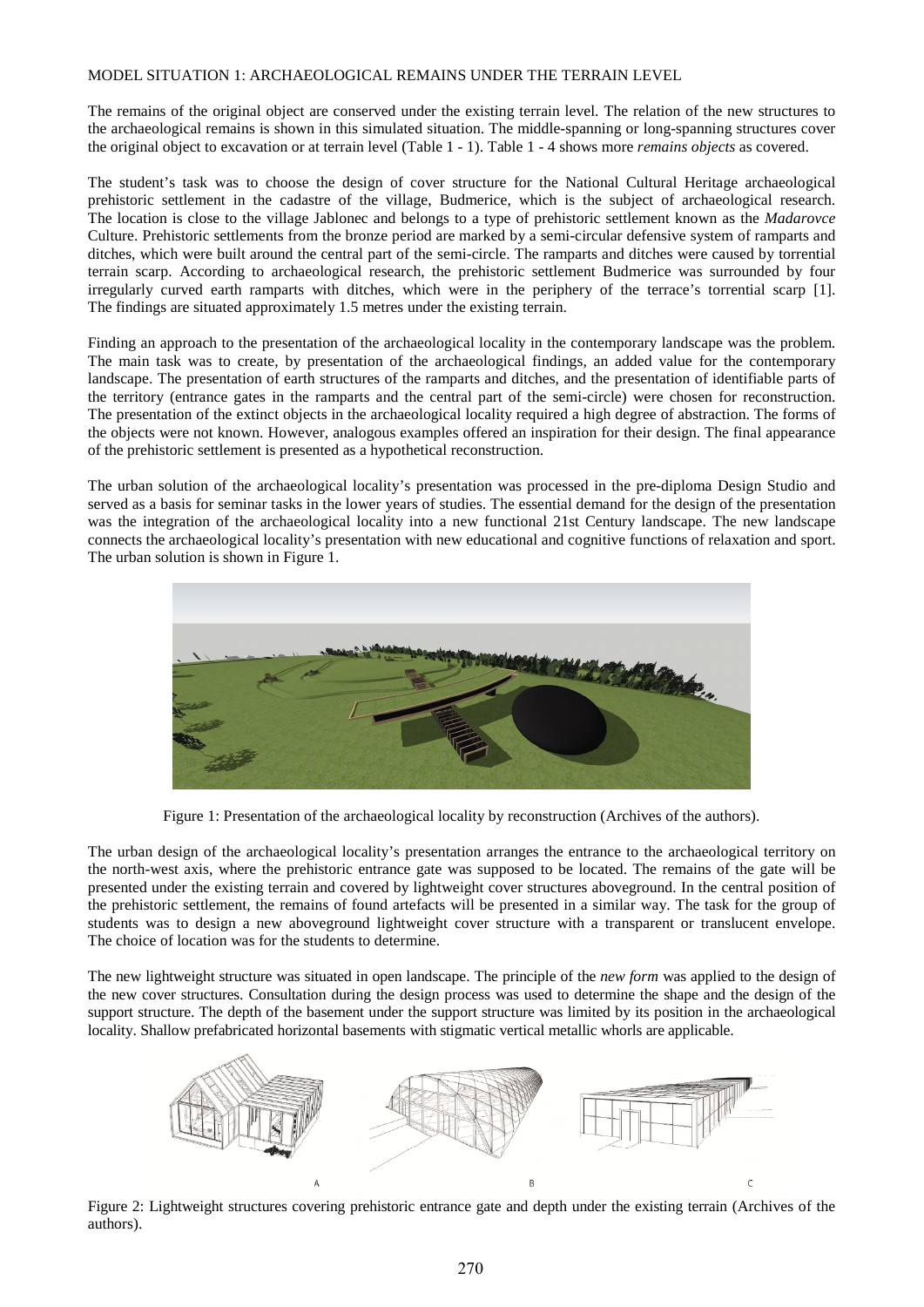Consultation during the design process was also used to determine the shape and the design of the support structure. The pavilion objects cover the putative gate in the north-west entrance path to the settlement. The support structure of the pavilions was designed as parallel repetitious frames along the linear path with various shapes for the frames. Some designs used barrel vault shells as a support structure. The pavilion objects are shown in Figure 2.

In the central site of the settlement the central shaped objects were designed for covering the artefacts *in situ* with various types of support structures (e.g. lightweight glass-steel shell roof with ball-shaped surface, centre-symmetric dome with pre-stressed membrane envelope and irregularly arched frames arranged in a semi-circular plan). Central objects are shown in Figure 3.



Figure 3: Lightweight structures covering the artefacts in the central position of the prehistoric settlement (Archives of the authors).

## MODEL SITUATION 2: DESTROYED BUILDING OBJECTS ABOVE THE TERRAIN (i.e. A RUIN)

The original of the traditional building object is partially conserved aboveground. Perimeter walls are conserved up to the original level or to aboveground. This enables interior spaces to be created.

The authors chose for this modelling a dominant medieval ruin, the Romanesque Palace, Spiš Castle, which is on the UNESCO World Heritage List. It was the task for the students to develop the parameters for a cover roof structure. The selected Romanesque Palace of the Spiš Castle has passed through many structural periods, i.e. Romanesque, Gothic and Renaissance [2]. It would be possible to partially reconstruct these periods on the basis of saved archive materials. The interior does not exist and the perimeter walls create a raised landscape landmark. Inner structures and the roofing of the palace were changed in historical periods.

The perimeter walls of the Romanesque Palace are now perforated by window openings from all structural stylistic periods. The reconstruction of a particular structural period enables openings to be walled up from another period and to create in their positions shallow niches, which increase the loadbearing capacity of the perimeter walls. Hypothetical structural periods for the palace are shown in Figure 4.



Figure 4: Visualisation of the hypothetical structural periods of the Palace - Romanesque, Gothic and Renaissance (Archives of the authors).

The students were acquainted with various structural periods corresponding to historical stylistic periods. Students were allowed to choose, according to their own deliberation, which type of the cover roof structure to design. The main condition was to include the whole range of the roof structures according to defined criteria. Designs processed by students were reviewed by members of the Institute of History and Theory of Architecture and Monument Restoration, as well as the Institute of Architectural and Engineering Structures.

The approach to the ruin's restoration was defined by the restoration method taking account of the shape of the inserted roof, the loadbearing capacity of the original walls and conservation of the ruin's silhouette in the landscape. Three approaches to the presentation of the ruin are possible: style restoration, reconstruction and new-style intervention [3]. The insertion of a new lightweight structure on an existing ruin offers students three possible structural solutions:

- The new roof is supported by only horizontal structural elements: beams or trusses embedded at the top of the perimeter walls or to the original stone cantilevers, which are positioned on the inner side of the perimeter wall (Figure 5).
- The second structural solution consists of an insertion of new vertical and horizontal elements; vertical elements in this case are embedded in the four original stone bases situated over the underground floor in the longitudinal axis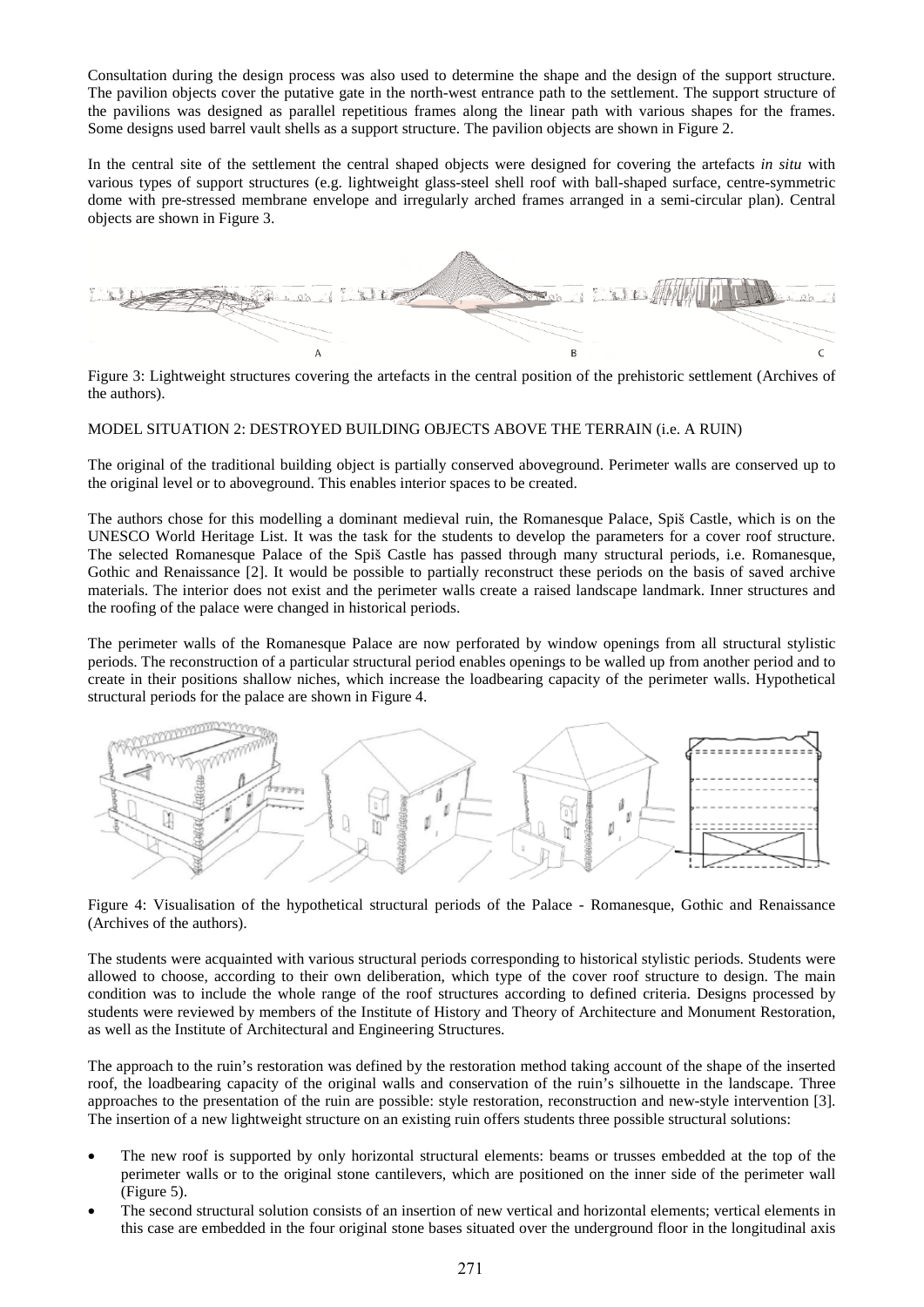of the interior space; horizontal elements are partially embedded in the stone cantilevers on the inner side of the perimeter wall (Figure 6).

 The third structural solution involves the insertion of new frame structures, where vertical elements have been placed along the inner side of the existing perimeter walls (Figure 7).



Figure 5: The roof supported by irregularly positioned trusses embedded in the original stone cantilevers (Archives of the authors).



Figure 6: The roof supported by four columns embedded in the original stone bases and horizontal elements partially embedded in the stone cantilevers of the perimeter wall (Archives of the authors).



Figure 7: The roof supported by new vertical elements placed along the inner side of the existing perimeter walls and horizontal trusses with triangular geometry (Archives of the authors).

## MODEL SITUATION 3: PRESERVED BUILDING OBJECT

The original historical building object is conserved in a complete manner. The relation of the new transparent or translucent structures to the preserved original building object with a floor plan with lateral wings (L and U shapes) enables the parallel addition of a new mass (Table 1 - 5) or addition of the roof structure over the closed courtyard (atrium), (Table 1 - 7).

The authors chose for this model a stylish object of the National Cultural Heritage - the Franciscan monastery and Church in Kremnica. This enables the insertion of a new roof structure over the heavenly courtyard. Designs of the roof structure aimed to be new-style interventions. The new lightweight structure added to the completion of the object. The design was limited by the embedding of the bordering wing masses and the existing windows' positioning at the highest levels of the building's wings. The object had passed through many evolutionary phases and was presented as a characteristic baroque expression [4]. The form of drainage, loadbearing capacity of the original structure and chosen support structure of the new roof were the determining factors in the design of the roof as a new-style intervention. The simple cloistral object in baroque style assured the restoration approach with respect to the invasion of the existing walls and the expression of the roof as a new-style intervention.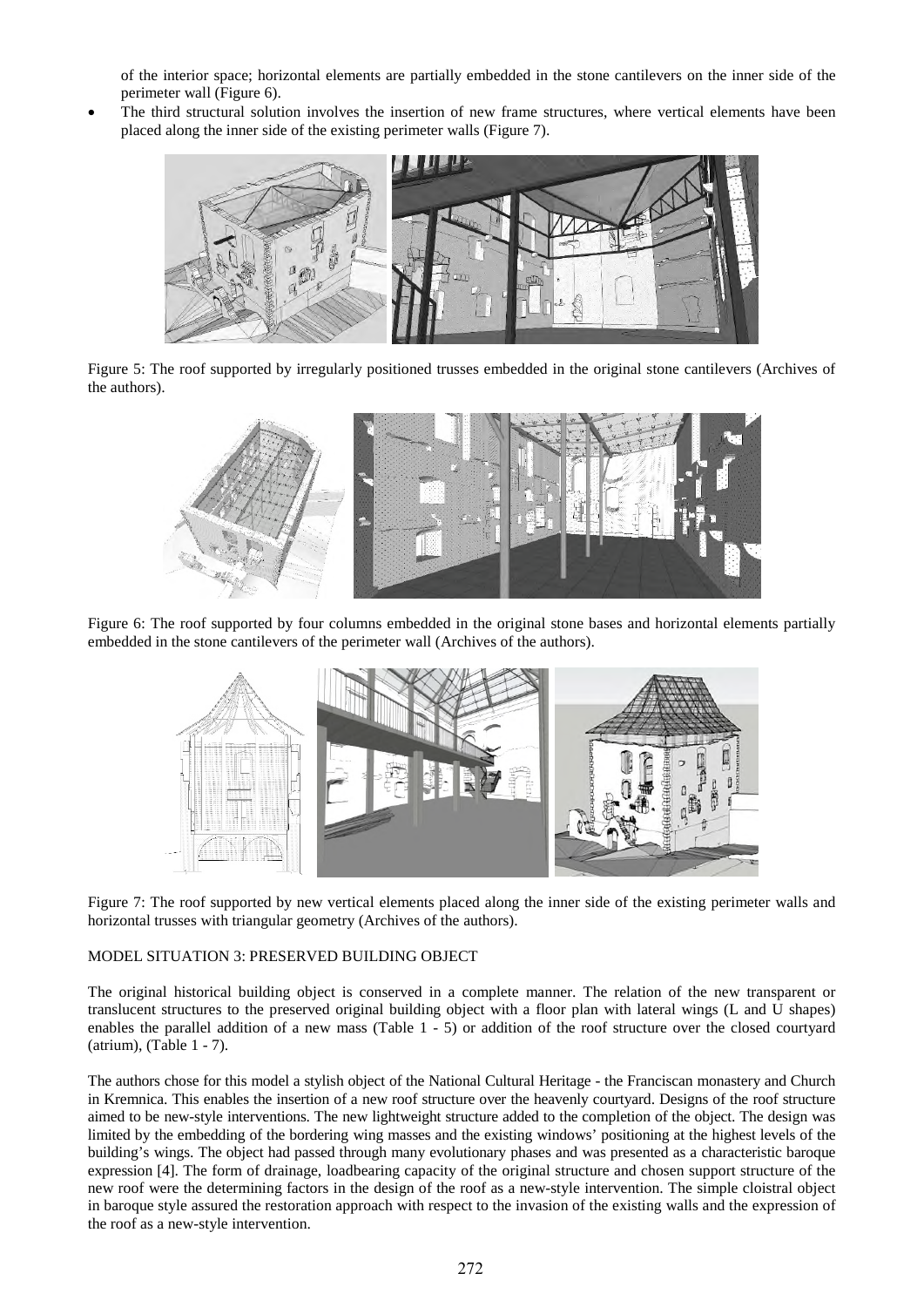Three variants of the new roof structure were proposed. The first variant solution proposes the insertion of a lightweight glass-steel shell roof with a ball-shaped surface. The ball-shaped roof is embedded over the existing roof cornice. The drainage is solved by means of new interior downpipes. The invasion of the original mass of the monastery is minimal (Figure 8 - A).

Parallel embedded steel braced beams were used as a support structure for the glazed roof in the second solution. The beams were laid at a slight slope over the level of the cornices. The shape of the inserted roof is a shed with drainage in the slope's direction by means of new downpipes along the perimeter wall. The shed roof presents a neutral shape with respect to the monument's expression (Figure 8 - B).

In the third solution, a completely different approach was used by application of the membrane pre-stressed arched roof. The roof shape relates to the arched windows on the highest level of two opposite perimeter walls of the courtyard. The roof is in visible contact with the perimeter walls under the level of the cornice and presents the design as an invasion to the original baroque structure (Figure 8 - C). Visualisations from the interior are shown in Figure 9.



Figure 8: Visualisations of the new forms of inserted roof (A, B and C) (Archives of the authors).



Figure 9: Visualisations from the interior (Archives of the authors).

## **CONCLUSIONS**

The aim of the teaching was to test optimal combinations of models by designing new transparent and translucent structures for historical built-up settlements, which are characterised by their individuality. The results of the *methodical designing* are optimal solutions as a basis for recommendations for new structures for monument restoration.

M*ethodical designing* could be used by institutions as material to search for optimal design solutions in the pre-project preparation phase. Variant solutions for important monuments could be helpful in the restoration process. Examples developed at the Design Studios at FA-STU by *methodical design* were reviewed by employees of the Monuments Boards and demonstrated interdisciplinary education, with the participation of the relevant institutions.

The regulation of the students by setting limits beforehand is not an obstacle to the development of the students' inventiveness and inspiration. The regulation of creativity informs the students about searching for an adequate expression of a new structure, while respecting the style of a preserved object. The interdisciplinary mode of design assists in the extraction of combinations of designs of structures, with respect to monument restoration.

The article is partial output of the research task of the Grant Agency of the Slovak Ministry of Education - VEGA 1/0951/16 - *Transparent and Translucent Structures Applied on Architectural Buildings in Specific Conditions*.

## REFERENCES

1. Jelinek, P., Hlavata, J., Vavak, J., Benus, R. and Jamrichova, E., Natural scientific analyses at the archaeological excavation in Budmerice: methods, results and perspectives*. Interdisplinaria Archaeologica* - *Natural Sciences in Archaeology*, 39-61 (2013).